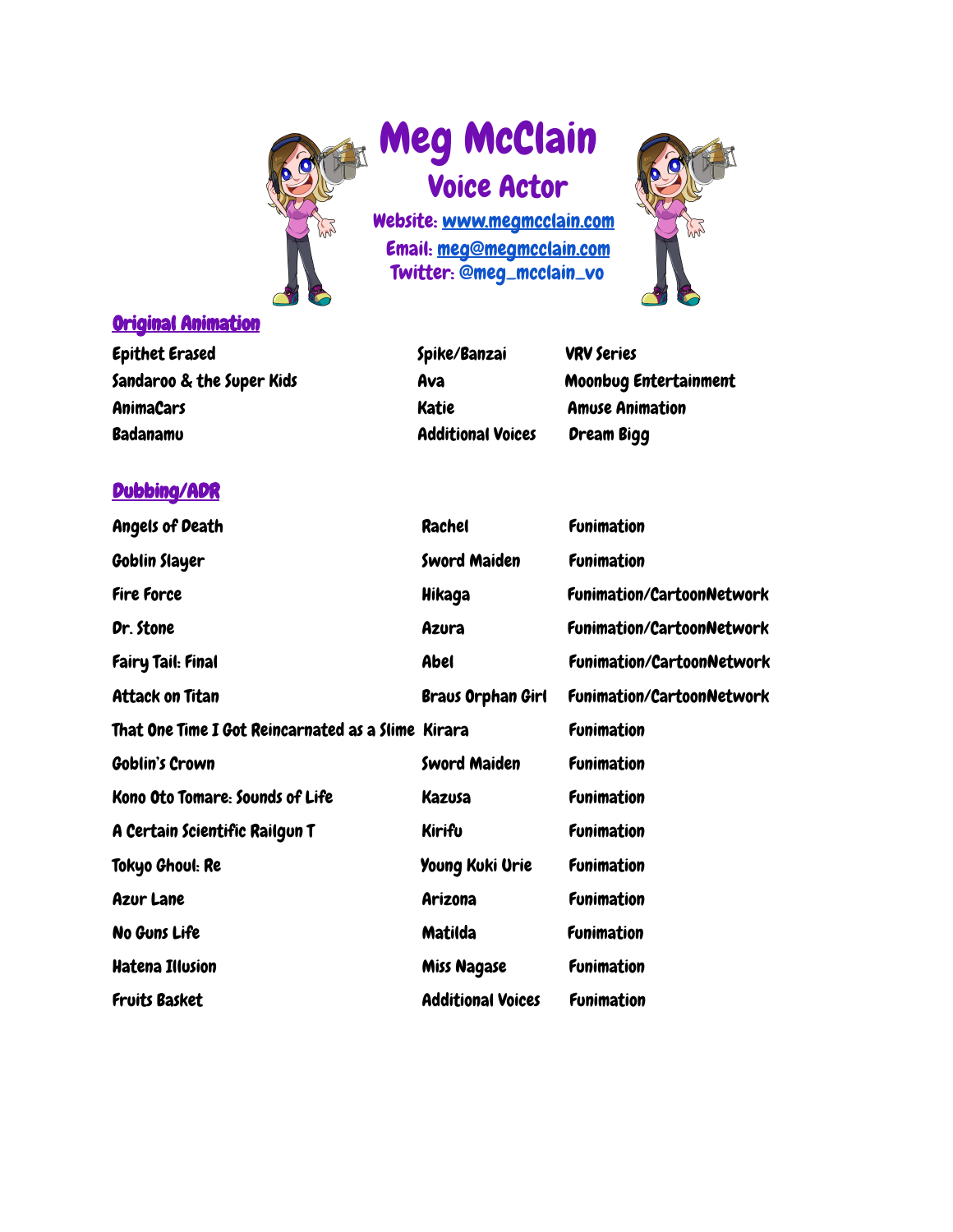| My Hero Academia                             | <b>News Reporter</b>          | <b>Funimation/CartoonNetwork</b> |
|----------------------------------------------|-------------------------------|----------------------------------|
| Miss KuroitsuMonster Dev. Department         | Lady Akashic                  | Crunchyroll                      |
| <b>Mushoko Tensei: Jobless Reincarnation</b> | Aisha Greyrat                 | <b>Funimation</b>                |
| <b>Back Arrow</b>                            | Annie                         | <b>Funimation</b>                |
| Tamayomi: The Baseball Girls                 | Chikage                       | Okratron 5000/Funimation         |
| <b>Assault Lily Bouquet</b>                  | <b>Kusumi</b>                 | <b>Funimation</b>                |
| Sonny Boy                                    | Hime                          | <b>Funimation</b>                |
| She Professed Herself Pupil of the Wise Man  | Lily                          | <b>Funimation</b>                |
| <b>Akebi's Sailor Uniform</b>                | Young Tomono Kojo Crunchyroll |                                  |
| Arifureta                                    | <b>Nia</b>                    | Crunchyroll                      |
| Girl's Frontline                             | SR-3MP/PA System Crunchyroll  |                                  |
| The Greatest Demon LordTypical Npobody       | <b>Young Ireena</b>           | Crunchyroll                      |
| Aoi Ashi                                     | <b>Nanami</b>                 | Crunchyroll                      |
| The Divine Fury                              | Ho Seok                       | Well Go USA                      |
| Fury                                         | Mai                           | Well Go USA                      |
| The Swordsman                                | Tae-ok                        | Well Go USA                      |

# Video Game/Mobile Apps

| Shadowverse              | Anisage         | <b>Cygames</b>         |
|--------------------------|-----------------|------------------------|
| Jenny LeClue Detectivu   | Suzie           | Mografi Games          |
| <b>Khan Academy Kids</b> | Kodi Bear Guide | <b>Duck Duck Moose</b> |
| <b>Project EvE</b>       | Eve             | <b>ATAT Tech</b>       |

## **Narration**

| Wheels on the Bus    | Voice | <b>Goliath Games</b> |  |
|----------------------|-------|----------------------|--|
| <b>Dragon Snacks</b> | Voice | <b>Goliath Games</b> |  |
| <b>Trampoline</b>    | Voice | <b>Goliath Games</b> |  |